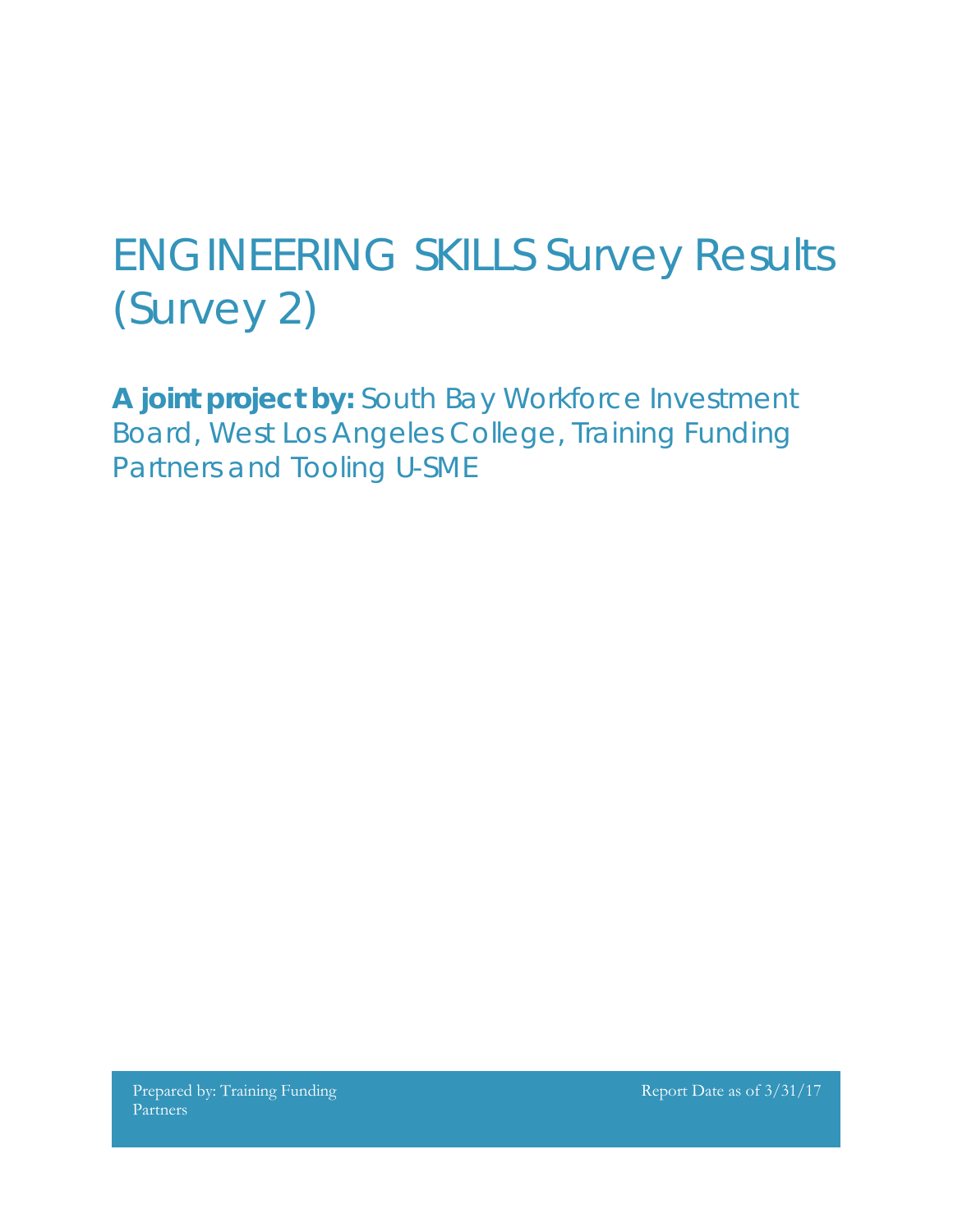# Table of Contents

| III. Contact Information of Respondents to Date:  3 |  |
|-----------------------------------------------------|--|
|                                                     |  |
|                                                     |  |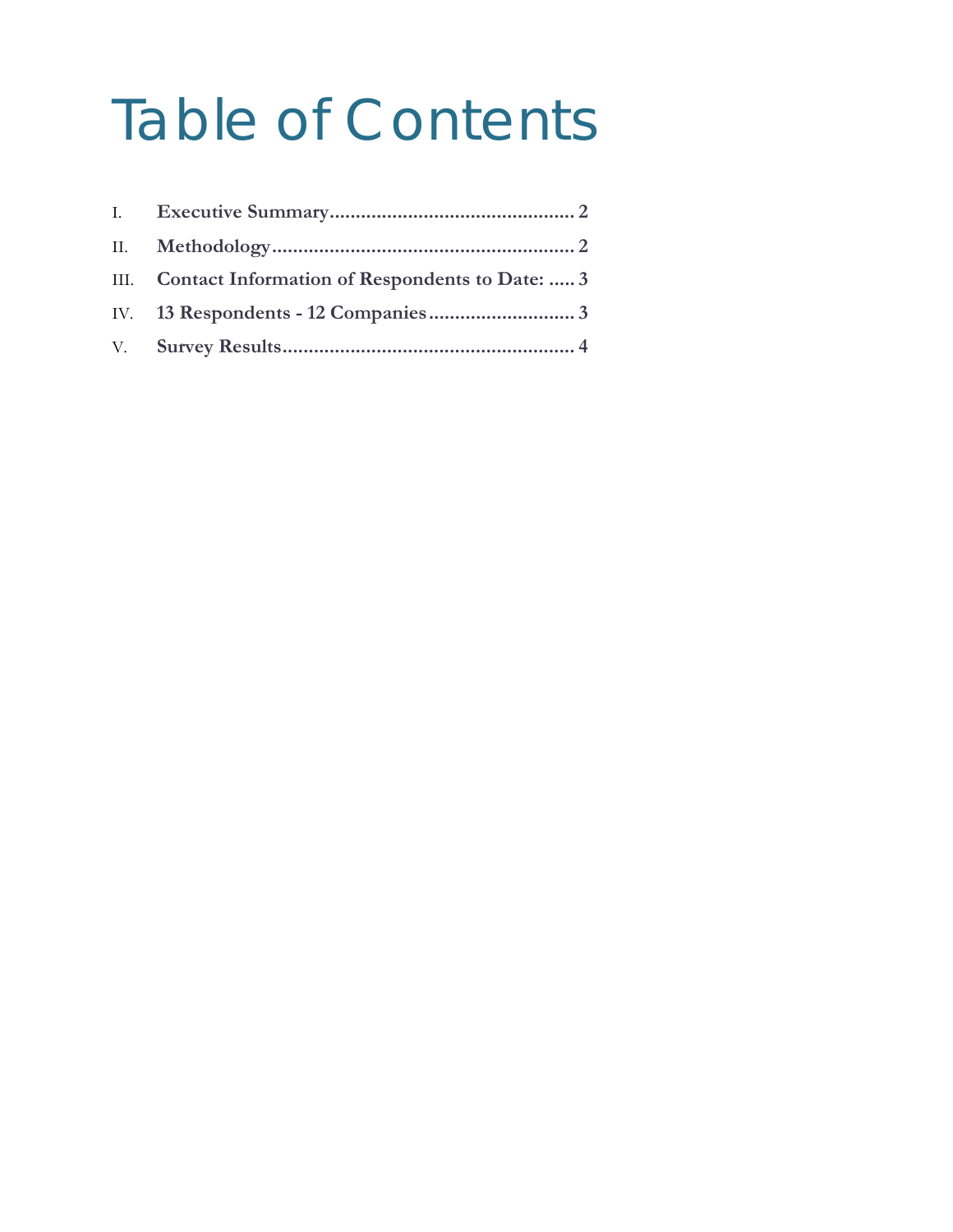## <span id="page-2-0"></span>Executive Summary

Companies in the Advanced Manufacturing sector were asked to participate in an ENGINEERING SKILLS survey to help the project team evaluate the skills needed for workers in engineering roles and to determine the skill gaps that employers see with this workforce. The goal of the project is to create both pre-Apprenticeship and Apprenticeship tracks in engineering which would be innovative and customized to employer needs.

The overarching goal is to create a pipeline of workers to serve the employers' needs for years to come.

This survey is the second of two surveys distributed by the project team.

The Survey related to this report can be found at:<https://surveyplanet.com/578cf941a7539ada6d466f1a>

### <span id="page-2-1"></span>Methodology

The survey form questions and form were developed with input from project partners including West LA College (West), South Bay Workforce Board (SBWIB), Tooling U-SME (TU-SME) and Training Funding Partners (TFP). The survey went through a variety of tests, drafts and edits before being finalized.

The final survey asked respondents about their skills development needs in the areas below and respondents were asked to complete the survey online which automatically records their responses. In some cases employers may have been provided a survey form to be completed by hand if easier for the employer.

The survey distribution list was developed jointly by project partners with all providing contacts to include. The lists were scrubbed and duplicates removed and the SBWIB managed the main form of distribution via email including a one-page flyer about the development of Pre-Apprenticeship and Apprenticeships. The SBWIB used Constant Contact to manage the distribution and tracking of clicks and sending follow-ups and reminders.

The survey administrator checked returned surveys via the online tool used – surveyplanet.com. Responses are summarized herein and detailed responses are available in Word, .pdf or Excel format upon request.

Note: The results reported can only be considered the opinions of the survey participants. They cannot be generalized to represent the entire LA County employer population as a whole.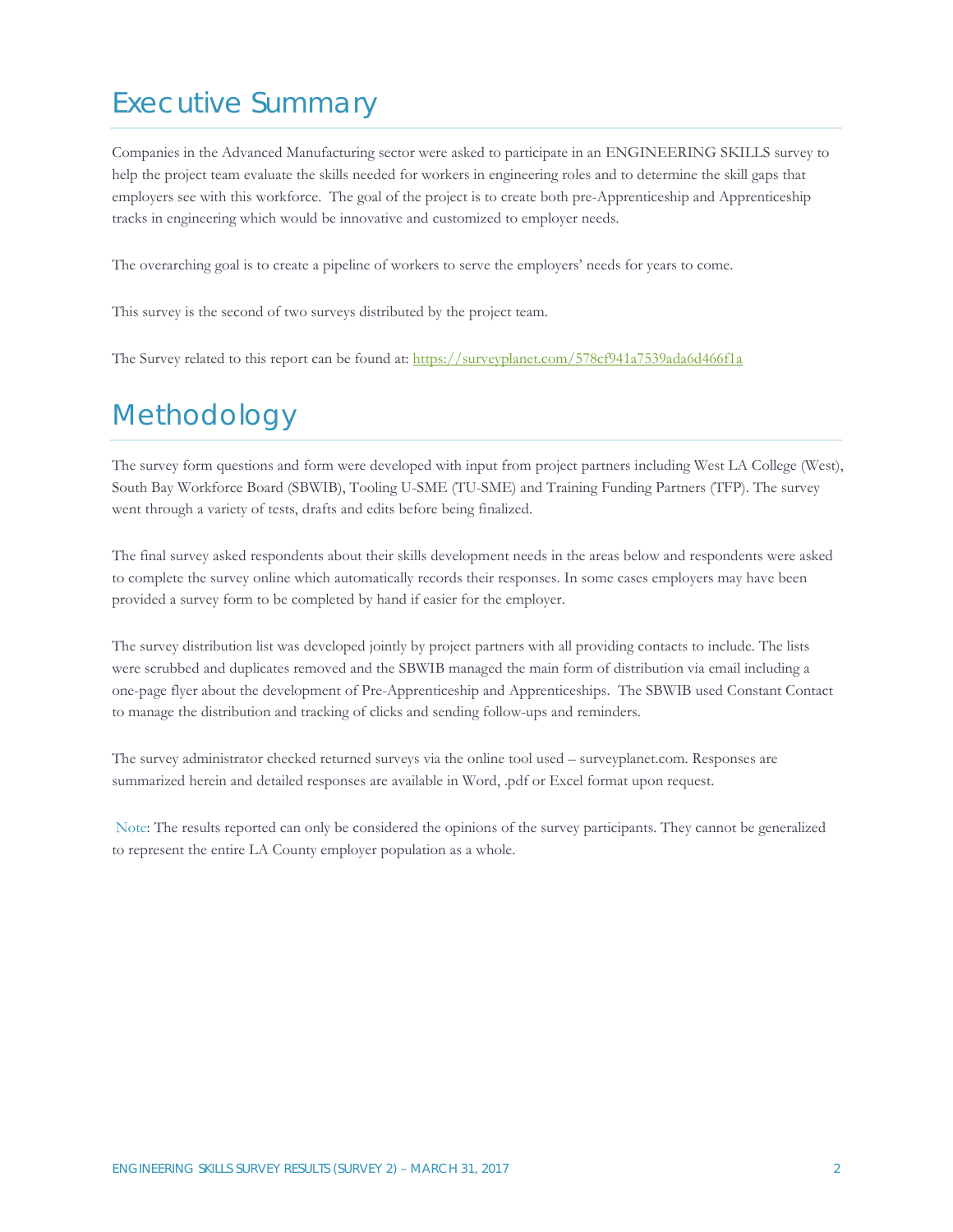## <span id="page-3-1"></span><span id="page-3-0"></span>Contact Information of Respondents to Date: 13 Respondents - 12 Companies

Respondent names removed.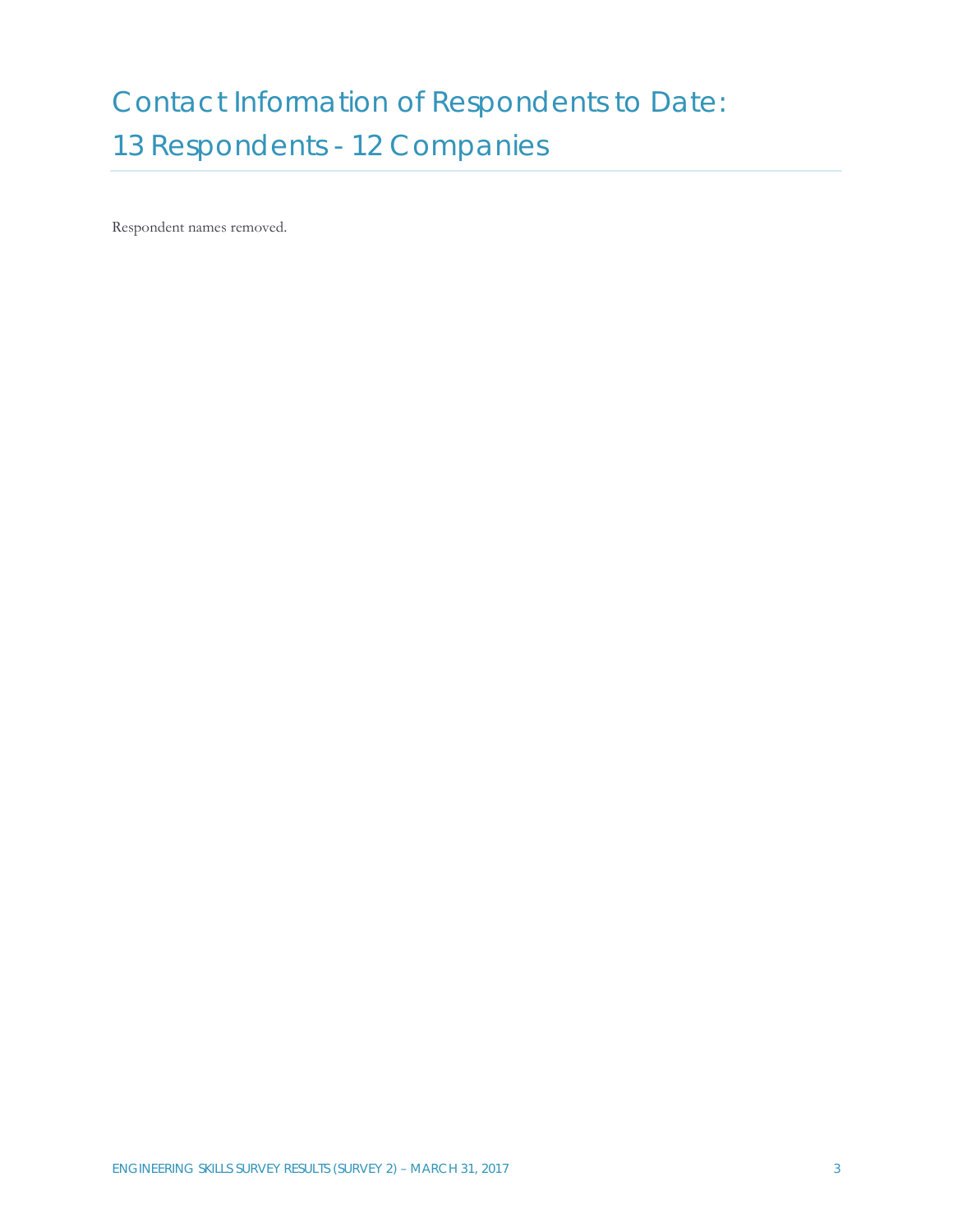## <span id="page-4-0"></span>Survey Results

Below are summary survey results. Detailed results are available upon request in Word, .pdf or Excel.

What types of training do you currently provide to your ENGINEERING-related employees?

| Type                                   |                                                |
|----------------------------------------|------------------------------------------------|
| <b>Basic Technical Skills</b>          | Mechanical Engineering                         |
| <b>Blueprint Reading 1</b>             | Office Suite Software                          |
| Blueprint Reading 2 w GD&T / GD&T      | <b>OJT</b>                                     |
| CATIA                                  | Prototyping                                    |
| <b>Communication Skills</b>            | Quality Control                                |
| <b>Electrical Engineering</b>          | Shock & Vibration                              |
| Electronics                            | Shop Math                                      |
| <b>Electronics Cooling</b>             | Software Specific Courses/Software Engineering |
| <b>Engineering Technology</b>          | Specialized Role Training                      |
| <b>ETP Funded classes</b>              | <b>Test Engineering</b>                        |
| <b>Finite Element Analysis</b>         | Project Management                             |
| Innovation Engineering                 | <b>Thermal Analysis</b>                        |
| Machine Tool Technology                | Verisurf Software                              |
| Mastercam / CAD & CAE / CAD & Drafting |                                                |

What training methods do you use for in-house training? Check all that apply.

| <b>Type</b>                                       | Count | % of Responses |
|---------------------------------------------------|-------|----------------|
| Instructor Led Classroom                          | 45    | 19%            |
| Instructor Led Shop Floor                         |       | $11.1\%$       |
| O.JT-Live Production                              | 8     | $12.7\%$       |
| Read and Understand                               | 10    | $15.9\%$       |
| Job Shadowing                                     | 8     | $12.7\%$       |
| Self Paced Online Learning                        | 8     | $12.7\%$       |
| Tuition Assistance Program for College Coursework | 10    | $15.9\%$       |
| Other                                             |       | $0\%$          |
|                                                   |       |                |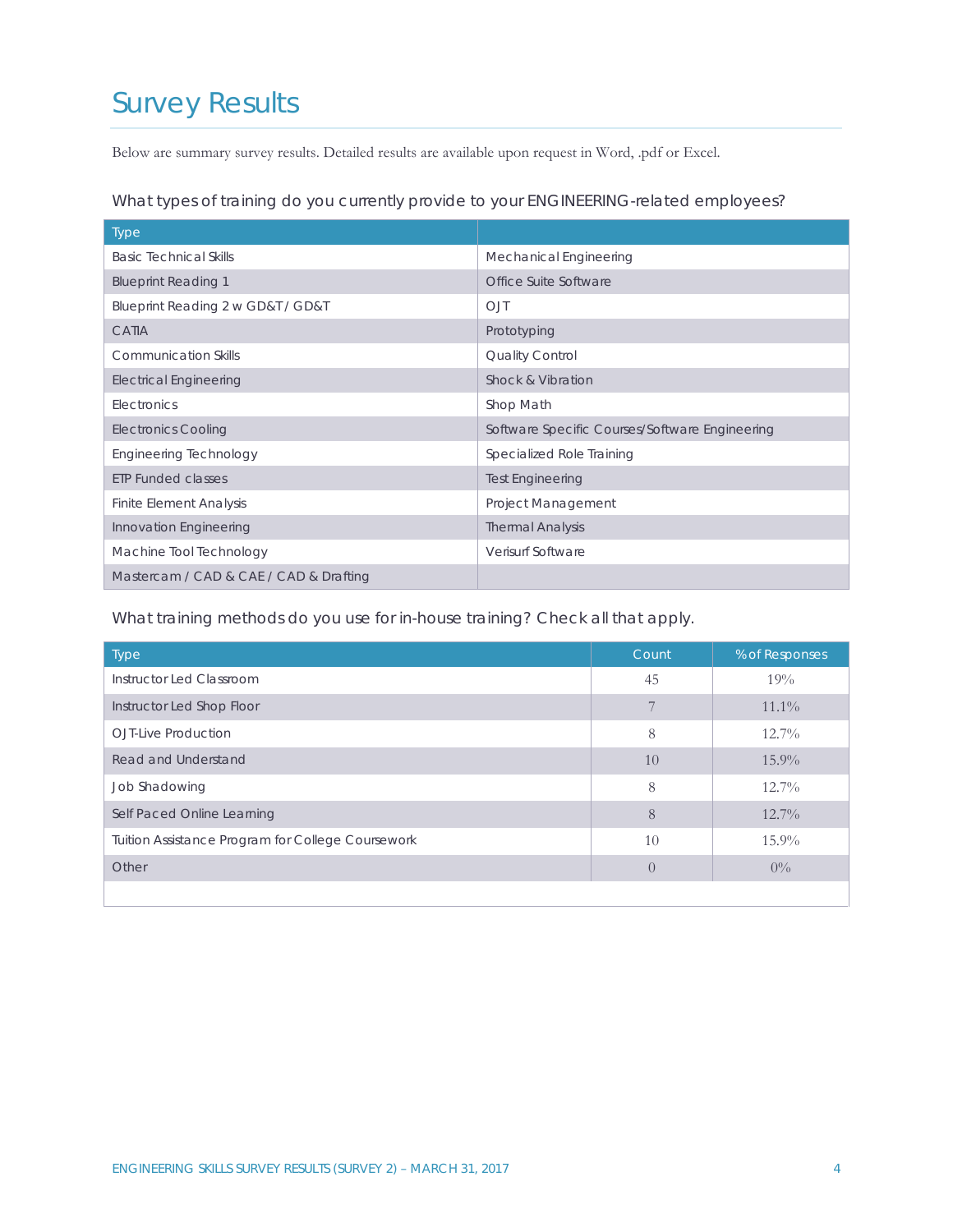When looking for qualified engineering candidates, what traits and skills are missing from the current application pool?

| Response                                                                                            |                                                                                        |
|-----------------------------------------------------------------------------------------------------|----------------------------------------------------------------------------------------|
| Actual experience building aerospace hardware and not<br>just completing a NASA certification class | Knowledge/experience with air force acquisitions                                       |
| Adequate Education                                                                                  | Leadership                                                                             |
| <b>Blueprint Reading 1</b>                                                                          | Microsoft Excel                                                                        |
| Blueprint Reading 2 w/GD&T / GD&T                                                                   | Model Based Systems Engineering                                                        |
| Broad skill sets enabling transition to the changing needs<br>of employers                          | Practical Experience / Hands on practical application /<br>Exposure to real world work |
| <b>Business Acumen</b>                                                                              | Problem Solving Skills                                                                 |
| CATIA                                                                                               | Professionalism                                                                        |
| <b>Communication Skills</b>                                                                         | <b>Project Management</b>                                                              |
| <b>Cyber Security</b>                                                                               | Qualification                                                                          |
| Design                                                                                              | Quality Control                                                                        |
| Eagerness & Work Ethic                                                                              | Shop Math                                                                              |
| Eligibility for security clearances                                                                 | Software experience                                                                    |
| Engineering Knowledge & Experience                                                                  | Space / Space Systems Knowledge                                                        |
| Experience with aerospace projects                                                                  | Teamwork                                                                               |
| Experience with basic hand tools                                                                    | Testing                                                                                |
| Experience with modern technology ie FPGAs                                                          | <b>Tools Knowledge</b>                                                                 |
| Industry Knowledge                                                                                  | Verisurf software experience                                                           |
| Initiative and eagerness to learn and take on new<br>challenges                                     | Well-rounded candidates, having interests or hobbies in<br>adjacent subject matter     |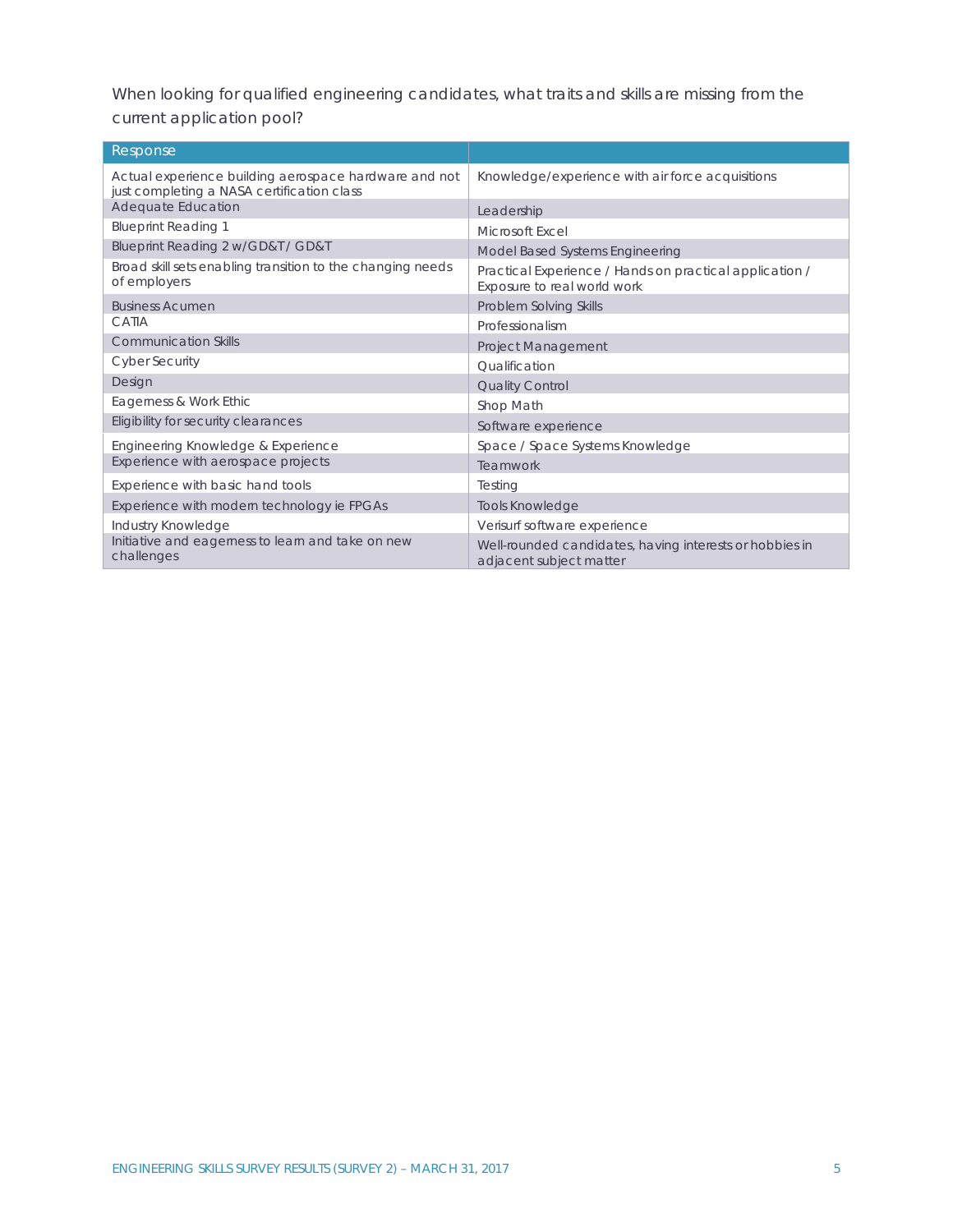

Choices Totals Averages  $\overline{2}$ ۰ Project Management 30 • MS Word, Excel, PowerPoint Skills 21 1.4 Human Factors, Ergonomics and 29 1.93 Safety Algebra 26 1.73 ۰ 1.6 Geometry 24 Pre-Calculus 27 1.8 Trigonometry 25 1.67 0 Customer Focus ۰ 25 1.67 (Research/Test/Satisfacation) Strategic Planning/Global 36  $2.4$ Competititiveness

Please rank the following GLOBAL CORE SKILLS as applicable to your Engineering and Engineering related skill requirements.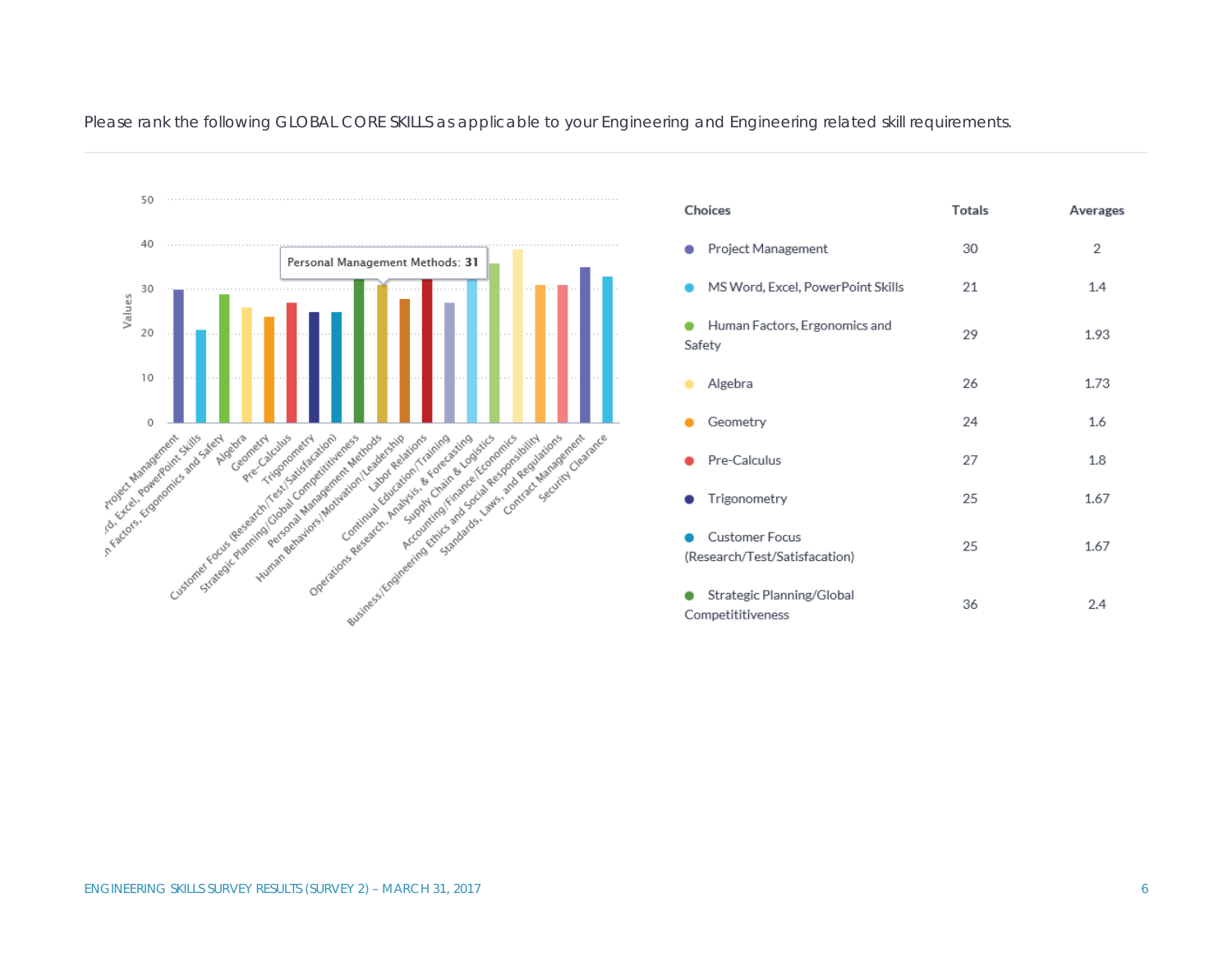#### GLOBAL CORE SKILLS CONTINUED

| Personal Management Methods                              | 31 | 2.07 |
|----------------------------------------------------------|----|------|
| Human<br>Behaviors/Motivation/Leadership                 | 28 | 1.87 |
| <b>Labor Relations</b>                                   | 39 | 2.6  |
| Continual Education/Training                             | 27 | 1.8  |
| Operations Research, Analysis, &<br>Forecasting          | 34 | 2.27 |
| Supply Chain & Logistics                                 | 36 | 2.4  |
| Accounting/Finance/Economics                             | 39 | 2.6  |
| Business/Engineering Ethics and<br>Social Responsibility | 31 | 2.07 |
| Standards, Laws, and Regulations                         | 31 | 2.07 |
| Contract Management                                      | 35 | 2.33 |
|                                                          |    |      |
| Security Clearance                                       | 33 | 2.2  |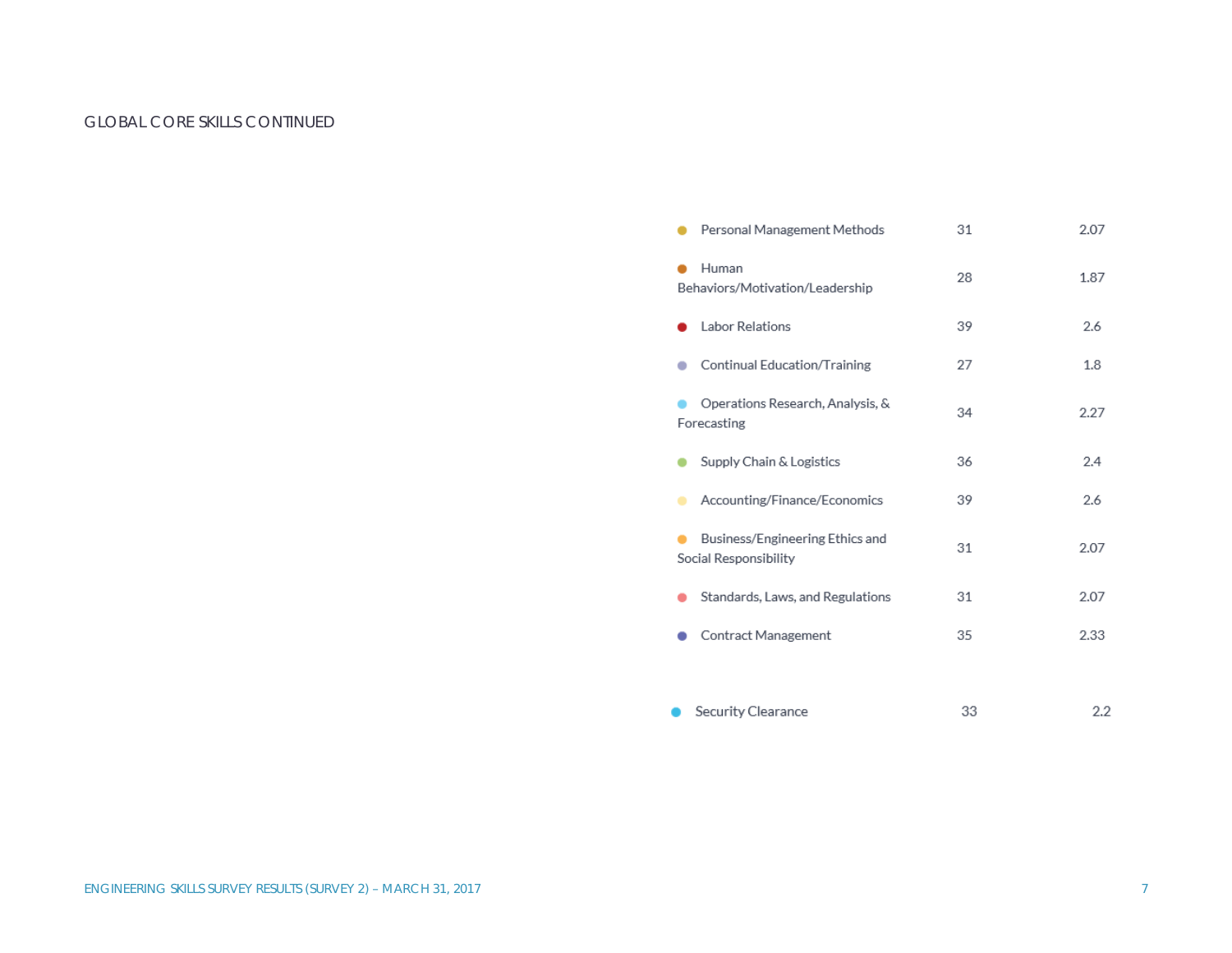40 Gage Design: 35 Values 20  $\bullet$ 'S Richardson Counter 1700 Allen Nor 2016 Nanovechnology **PROFESSION** Auction Manufacturing sign to by

Please rank the following DESIGN AND DEVELOPMENT SKILLS as applicable to your Engineering and Engineering related skill requirements.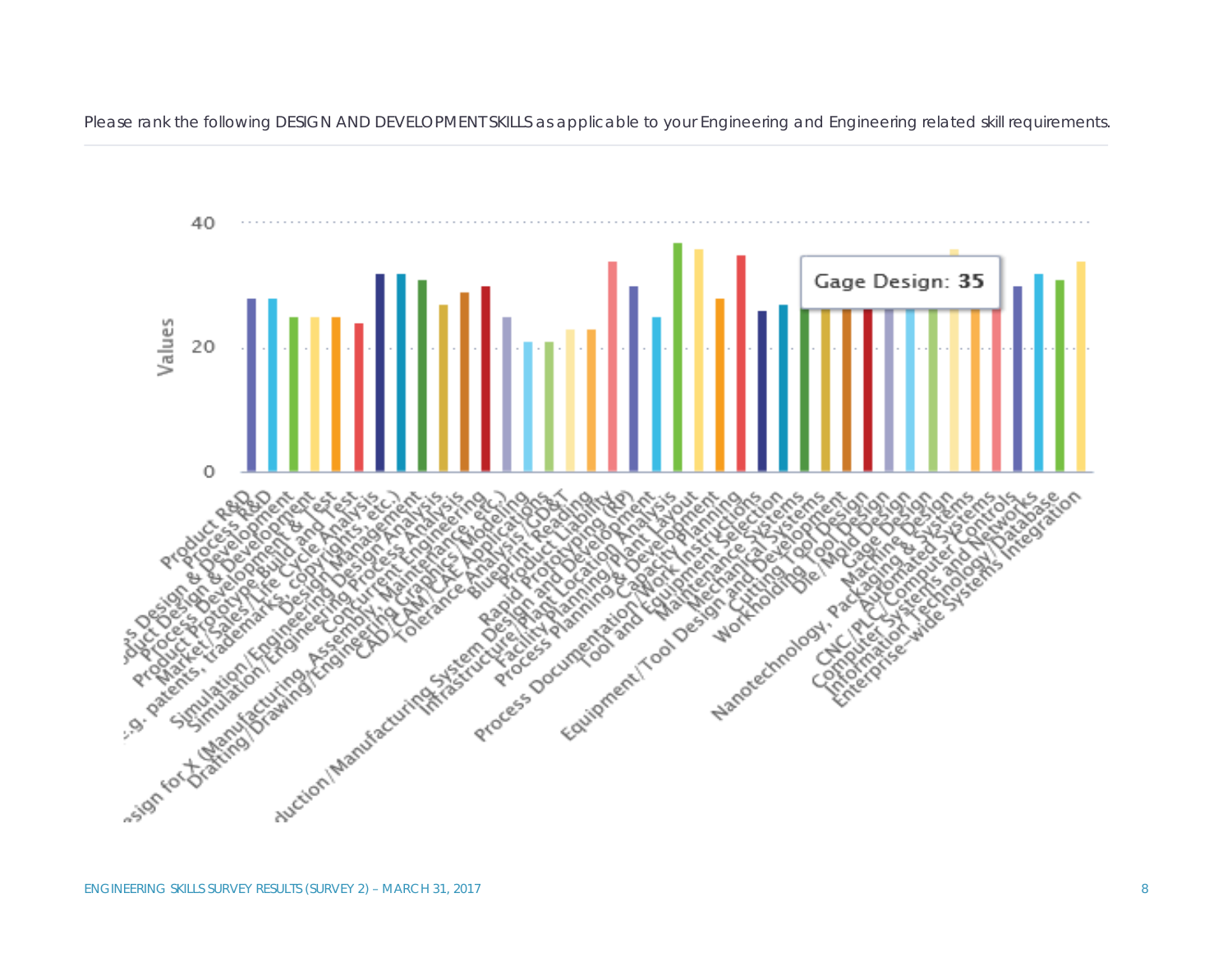#### DESIGN AND DEVELOPMENT SKILLS CONTINUED

| <b>Choices</b>                                                                   | <b>Totals</b> | Averages |
|----------------------------------------------------------------------------------|---------------|----------|
| Product R&D                                                                      | 28            | 1.87     |
| Process R&D                                                                      | 28            | 1.87     |
| Process Design & Development                                                     | 25            | 1.67     |
| Product Design & Development                                                     | 25            | 1.67     |
| Process Development & Test                                                       | 25            | 1.67     |
| Product Prototype Build and Test                                                 | 24            | 1.6      |
| Market/Sales/Life Cycle Analysis                                                 | 32            | 2.13     |
| Intellectual Property Protection (e.g.<br>patents, trademarks, copyrights, etc.) | 32            | 2.13     |
| Design Management                                                                | 31            | 2.07     |
| Simulation/Engineering Design<br>Analysis                                        | 27            | 1.8      |

| Simulation/Engineering Process<br>Analysis                   | 29 | 1.93 |
|--------------------------------------------------------------|----|------|
| Concurrent Engineering                                       | 30 | 2    |
| Design for X (Manufacturing,<br>Assembly, Maintenance, etc.) | 25 | 1.67 |
| Drafting/Drawing/Engineering<br>Graphics/Modeling            | 21 | 1.4  |
| CAD/CAM/CAE Applications                                     | 21 | 1.4  |
| Tolerance Analysis/GD&T                                      | 23 | 1.53 |
| <b>Blueprint Reading</b>                                     | 23 | 1.53 |
| Product Liability                                            | 34 | 2.27 |
| Rapid Prototyping (RP)                                       | 30 | 2    |
| Production/Manufacturing System<br>Design and Development    | 25 | 1.67 |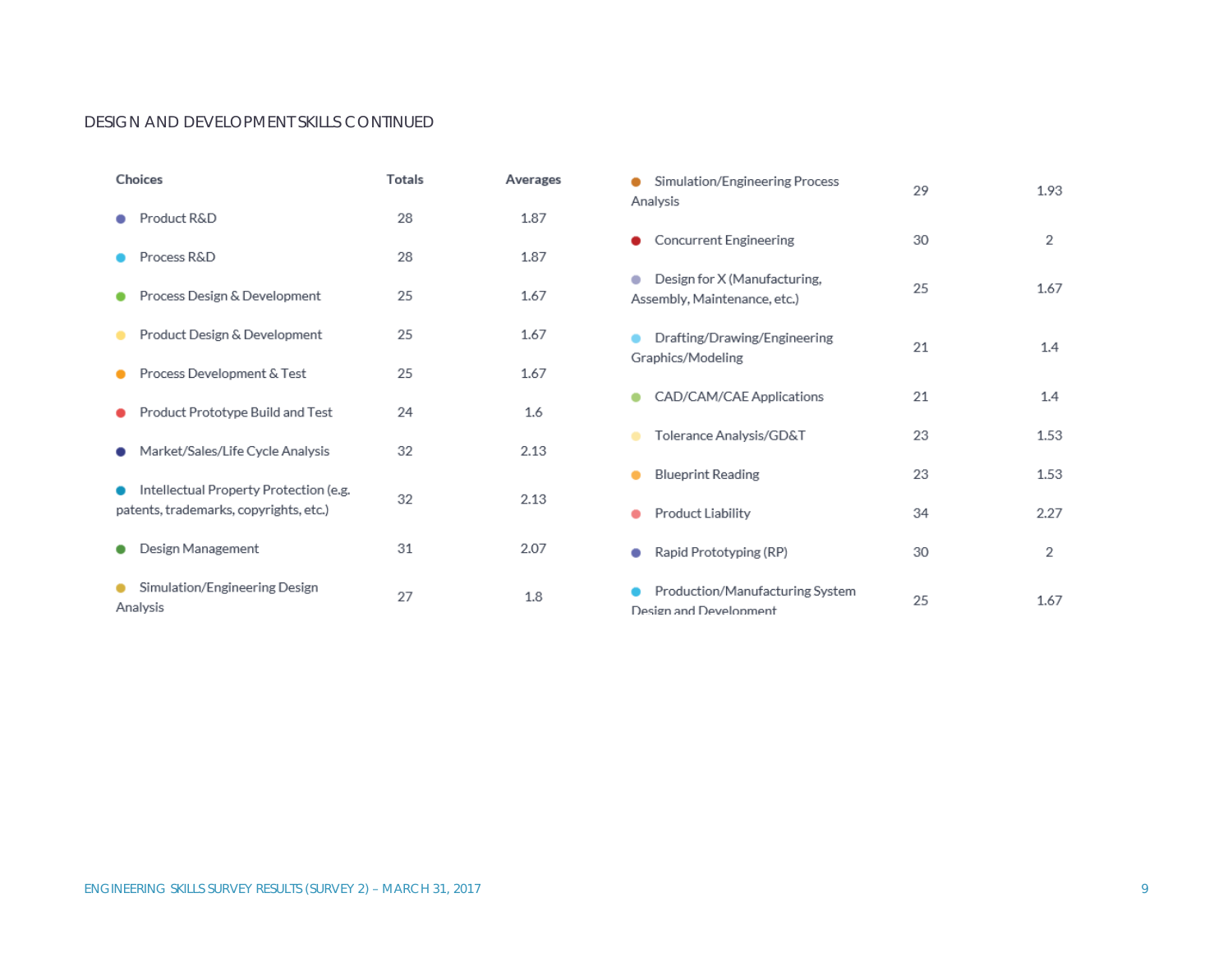#### DESIGN AND DEVELOPMENT SKILLS CONTINUED

| Infrastructure/Plant Location<br>Analysis  | 37 | 2.47 |
|--------------------------------------------|----|------|
| Facility Planning/Plant Layout             | 36 | 2.4  |
| Process Planning & Development             | 28 | 1.87 |
| Capacity Planning                          | 35 | 2.33 |
| Process Documentation/Work<br>Instructions | 26 | 1.73 |
| Tool and Equipment Selection               | 27 | 1.8  |
| Maintenance Systems                        | 34 | 2.27 |
| Mechanical Systems                         | 28 | 1.87 |
| Equipment/Tool Design and<br>Development   | 27 | 1.8  |
| <b>Cutting Tool Design</b>                 | 35 | 2.33 |

| Workholding Tool Design                | 34 | 2.27             |
|----------------------------------------|----|------------------|
| Die/Mold Design                        | 33 | $2.2\phantom{0}$ |
| Gage Design                            | 35 | 2.33             |
| Machine Design                         | 36 | 2.4              |
| Nanotechnology, Packaging &<br>Systems | 34 | 2.27             |
| Automated Systems                      | 34 | 2.27             |
| CNC/PLC/Computer Controls              | 30 | 2                |
| Computer Systems and Networks          | 32 | 2.13             |
| Information Technology/Database        | 31 | 2.07             |
| Enterprise-wide Systems Integration    | 34 | 2.27             |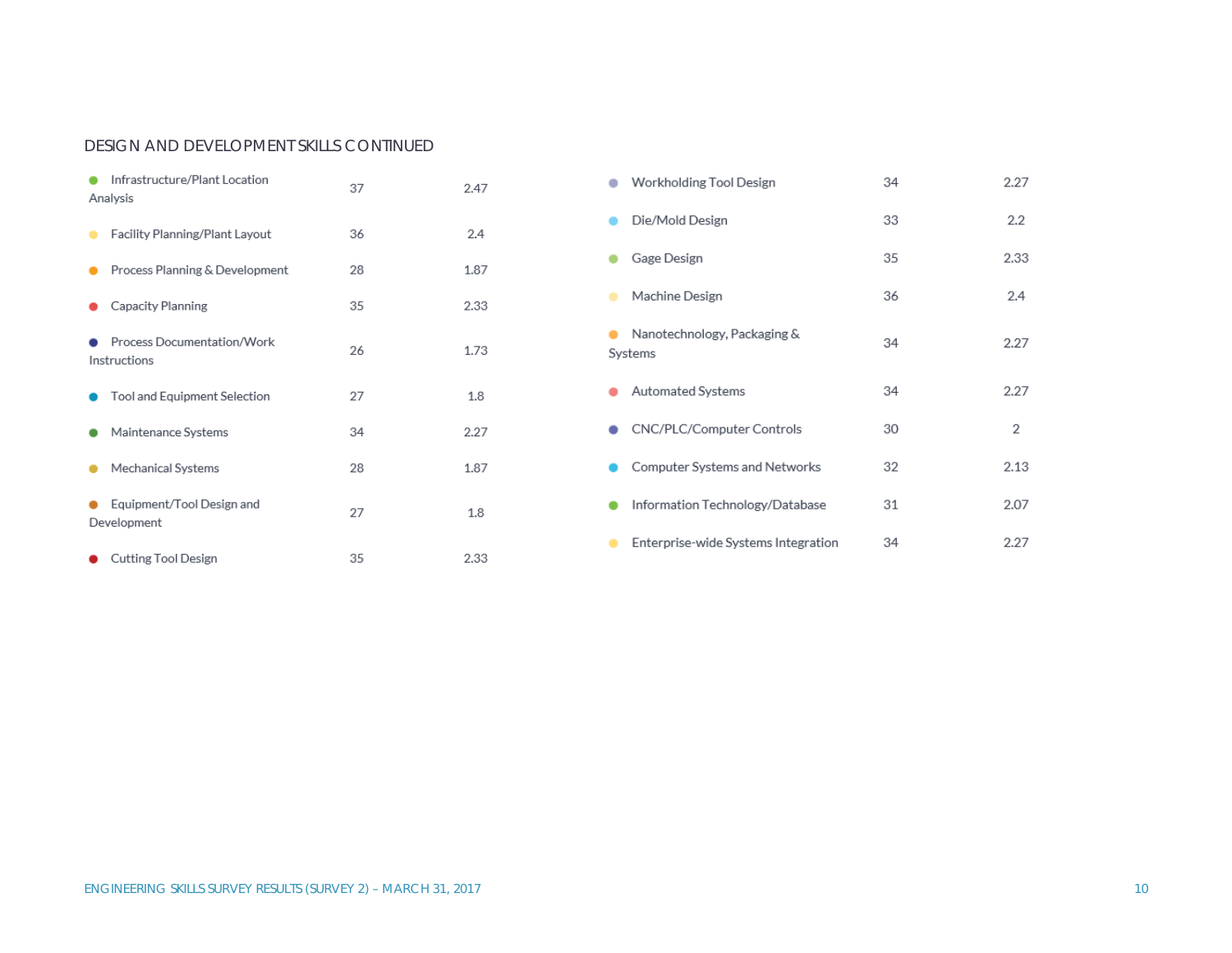Please rank the following PROCESS COMPREHENSION SKILLS as applicable to your Engineering and Engineering related skill requirements.



| <b>Choices</b>                                     | <b>Totals</b> | Averages |
|----------------------------------------------------|---------------|----------|
| Thermodynamics/Heat Transfer                       | 29            | 1.93     |
| Metallurgy (Properties and<br>Applications)        | 26            | 1.73     |
| Plastics/Polymers (Properties and<br>Applications) | 31            | 2.07     |
| Composites (Properties and<br>Applications)        | 31            | 2.07     |
| Ceramics (Properties and<br>Applications)          | 34            | 2.27     |
| Fluids (Properties and Applications)               | 34            | 2.27     |
| Statics/Dynamics                                   | 32            | 2.13     |
| <b>Fluid Mechanics</b>                             | 32            | 2.13     |
| Additive Manufacturing                             | 29            | 1.93     |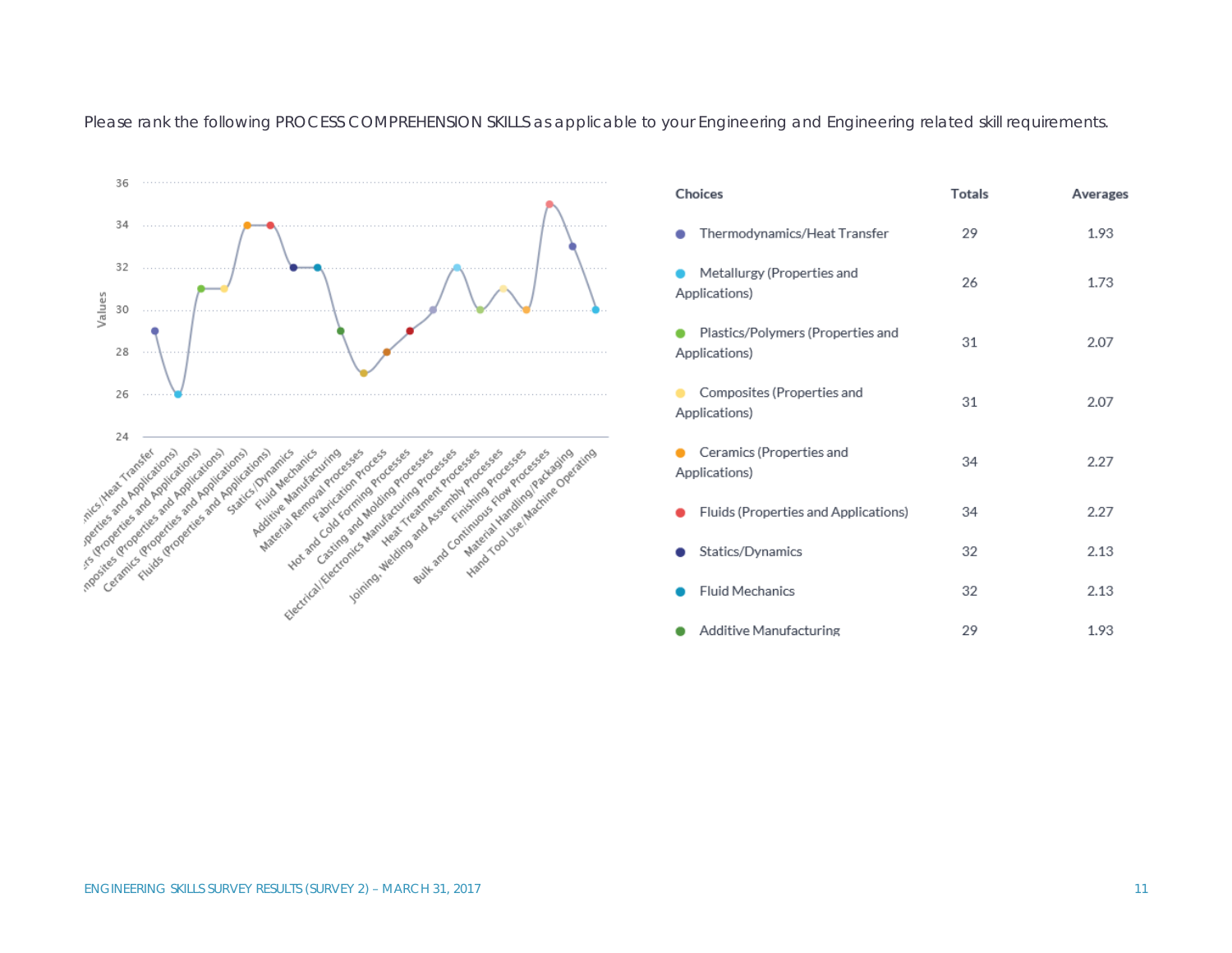#### PROCESS COMPREHENSION SKILLS CONTINUED

| Material Removal Processes                        | 27 | 1.8  |
|---------------------------------------------------|----|------|
| <b>Fabrication Process</b>                        | 28 | 1.87 |
| Hot and Cold Forming Processes                    | 29 | 1.93 |
| Casting and Molding Processes                     | 30 | 2    |
| Electrical/Electronics Manufacturing<br>Processes | 32 | 2.13 |
| <b>Heat Treatment Processes</b>                   | 30 | 2    |
| Joining, Welding and Assembly<br>Processes        | 31 | 2.07 |
| <b>Finishing Processes</b>                        | 30 | 2    |
| <b>Bulk and Continuous Flow Processes</b>         | 35 | 2.33 |
| Material Handling/Packaging                       | 33 | 2.2  |
| Hand Tool Use/Machine Operating                   | 30 | 2    |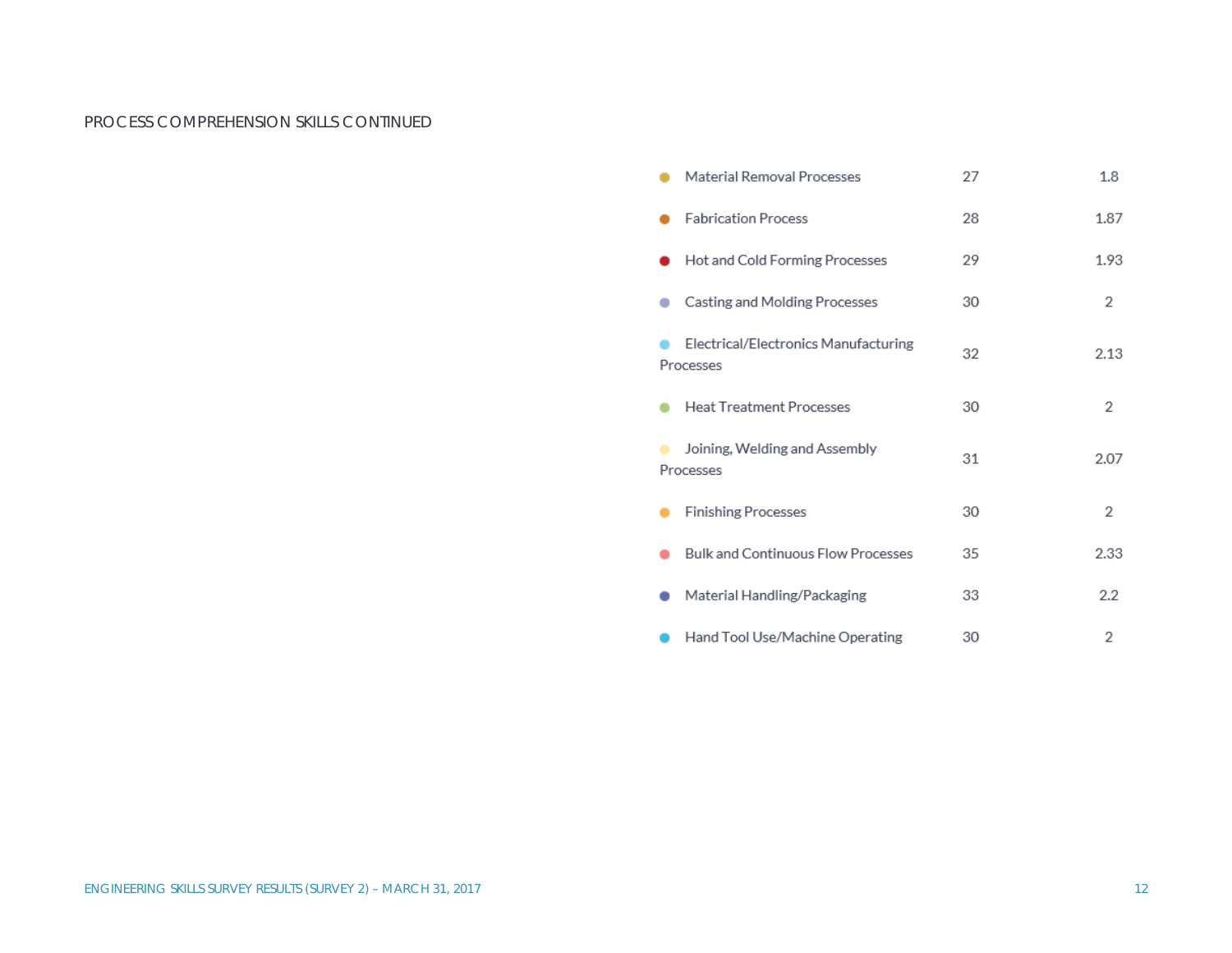Please rank the following QUALITY AND SPC SKILLS as applicable to your Engineering and Engineering-related skill requirements



| Choices                                          | <b>Totals</b> | Averages |
|--------------------------------------------------|---------------|----------|
| Quality Systems and Standards                    | 24            | 1.6      |
| Probability & Statistics                         | 31            | 2.07     |
| <b>Statistical Control Methods</b>               | 31            | 2.07     |
| Problem Analysis & Solving                       | 23            | 1.53     |
| Factor Analysis                                  | 30            | 2        |
| Capability Analysis                              | 29            | 1.93     |
| Inspection/Test/Validation                       | 21            | 1.4      |
| Metrology                                        | 28            | 1.87     |
| <b>Reliability Analysis</b>                      | 30            | 2        |
| Continuous Improvement and Lean<br>Manufacturing | 26            | 1.73     |
| Quality Assurance                                | 23            | 1.53     |